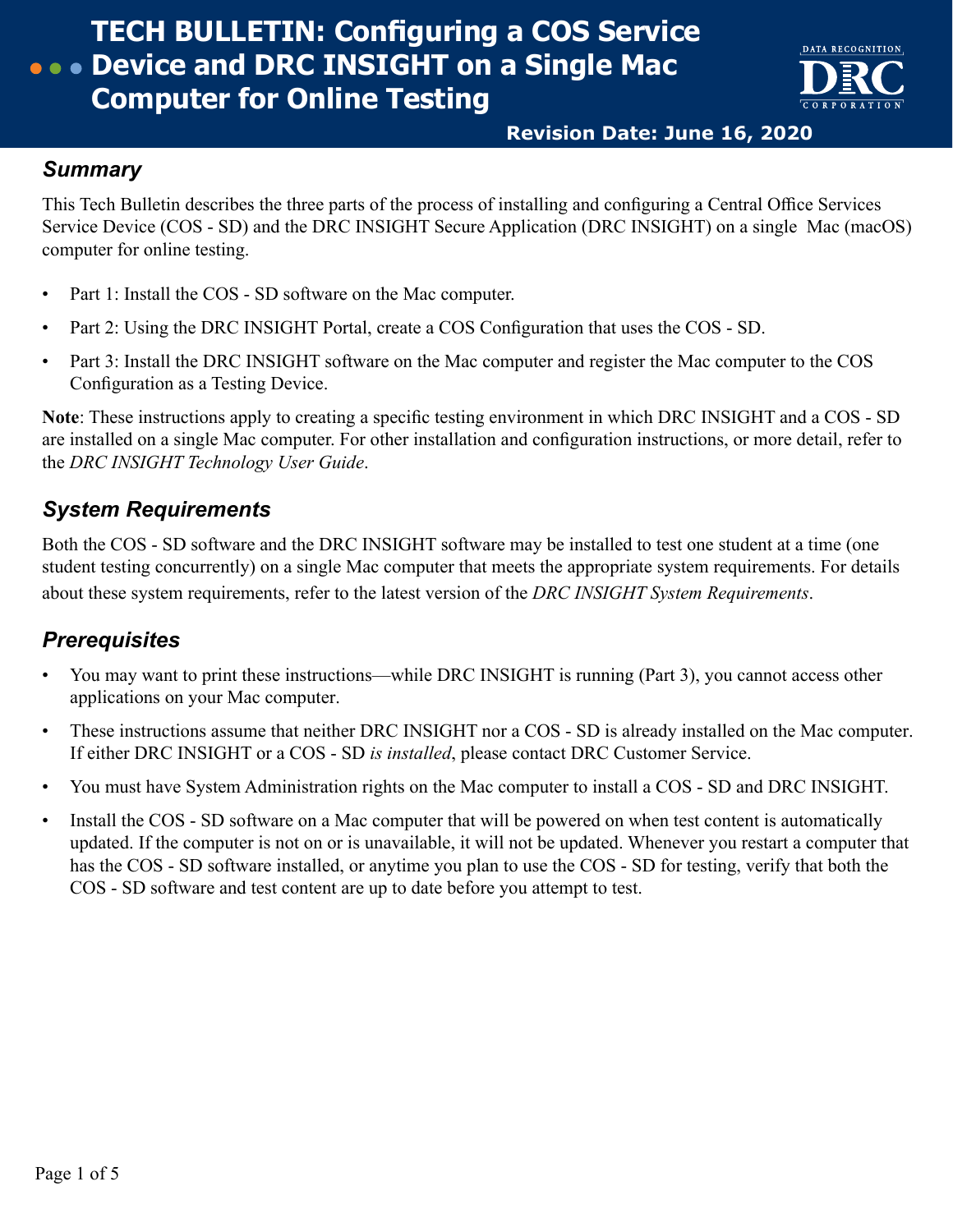

**Revision Date: June 16, 2020**

### *Part 1: Install the COS - SD Software on the Mac Computer*

DRC provides an easy-to-use wizard to install the COS - SD software.

- **1.** To launch the wizard and start the installation, log on to the DRC INSIGHT Portal using the Mac computer and a Chrome or Firefox browser, select **MY APPLICATIONS–General Information–Downloads**, and click on the **Central O** ice Services (COS) Installer download icon  $\Box$ ) for macOS. If you cannot access this link, contact DRC Customer Service.
- **2.** After you download the installation zip file, double-click the coinstaller application file that is inside, and click **Open** to launch the wizard. When the Setup - Central Office window displays, click **Continue**.
- **3.** The Installation Folder window displays. You must indicate where to install the COS SD and where to store downloaded content.
	- The default location for the COS SD software is /Applications/CentralOffice.
	- The default location for COS to store downloaded content is /Applications/CentralOffice/content fs.

Click **Continue** to select the default locations, or **Browse...** to select different locations. DRC recommends using the default locations.

- **4.** The Proxy Host window displays. This window allows you to specify a separate proxy host (server) for the COS - SD. If you need to use a proxy host (server), refer to *Volume II: Central Office Services (COS)* of the *DRC INSIGHT Technology User Guide*. Otherwise, leave the field blank and click **Continue**.
- **5.** The Ready to Install window displays. The window indicates the amount of disk space the installation will require. Ensure there is a sufficient amount of disk space to continue with the installation. Click **Install** to continue (or click **Go Back** or the red circle to exit the installation).
- **6.** The Installing Central Office window displays, indicating the progress of the installation.

**Note:** The installation process can take 5–10 minutes.

- **7.** The Configure Service Ports window appears. On this window you specify the port to use for Content Hosting (labeled the Base port). Usually, you can use the default base port value of 55222. After you select the base port, click **Test** to verify that the base port and other ports that the COS - SD software needs are available on the device (for more information regarding port availability, see ["Selecting Ports" on page 5](#page-4-0)).
	- If the Installer dialog that displays indicates that one or more ports are unavailable, select a different base port and repeat this step until all ports are available.
	- If the Installer dialog indicates that all ports are available, click **OK** and **Continue**.
- **8.** The Completing the COS Service Device Wizard window appears. **Highlight, copy, and save the URL that displays**—you can use it to resume the process at this point (if necessary) without re‑installing the COS - SD.
- **9.** Click **Finish** in the Completing the COS Service Device Wizard window. In Part 2 of the process you create a COS Configuration that uses your COS - SD.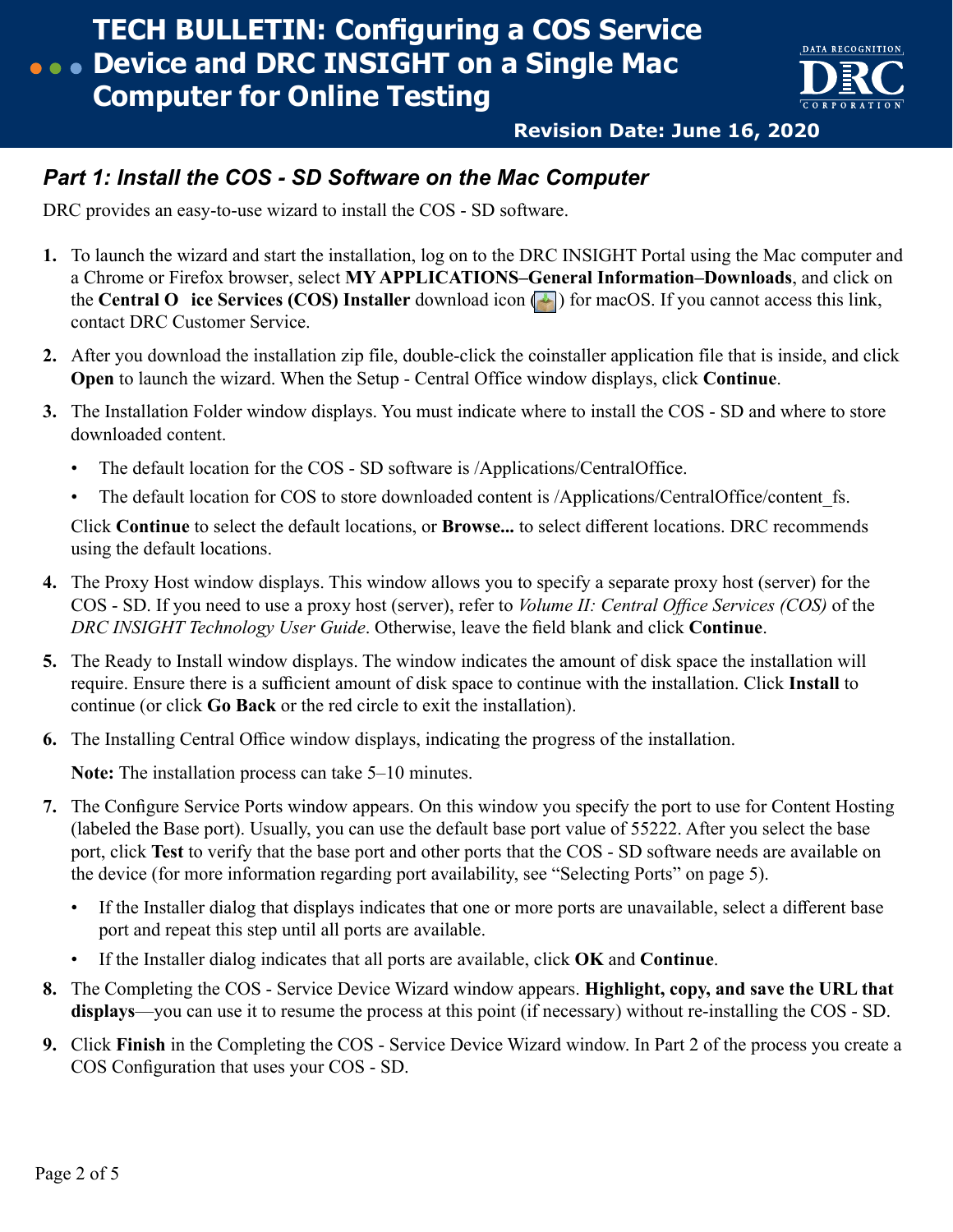

**Revision Date: June 16, 2020**

## *Part 2: Create a COS Configuration for the Mac Computer*

DRC provides the Configure Central Office Services page to create the COS Configuration. Log on to the DRC INSIGHT Portal and the Configure Central Office Services page should display. If it does not display, paste the URL that you copied in Step 8 from Part 1 and press **Enter**.

**Note**: If this is the first time you've logged in to the DRC INSIGHT Portal, the End User License Agreement for DRC Software window displays. Read the agreement, check the **I Agree** checkbox, and click **Accept** to continue.

- **1.** On the Configure Central Office Service page, enter the name for the COS SD into the Service Device Name field.
- **2.** Enter the name of the COS Configuration you are creating in the Configuration Name field.
	- **•** To enable automatic software updates of DRC INSIGHT, check the **Enable Auto Updates for testing devices** checkbox. DRC recommends using this option.

If you select Enable Auto Updates for testing devices, the DRC INSIGHT software will update automatically if there are future software updates.

If you do not select Enable Auto Updates for testing devices, DRC notifies you whenever an update to the DRC INSIGHT software is available and you must update the software manually.

• To use a proxy host, check the **Use Proxy Host** checkbox and enter your proxy path in the Proxy Path field.

If you need to use a proxy host or for more information, refer to *Volume II: Central Office Services (COS)* of the *DRC INSIGHT Technology User Guide*.

- **3.** Select a testing program from the Testing Program filter. Then click **Select a Site** start typing a district name, school name, or site code in the Site Search filter. Click **Select** when you locate the district or school name to which you want to register the configuration and its associated COS - SDs and Testing Device. You can select any site for which you have access as defined by the Central Office Services permission. Then click **Add Site** to add your testing program location.
- **4.** To enable Content Management, check the **Enable Content Management** checkbox.
	- Check the **Admin** checkbox (this is the default setting) as well as the checkbox for the correct testing administration.
	- Indicate whether you need TTS/HVA (audio) and/or VSL (video) test content by checking the appropriate checkboxes.
- **5.** Check the **Enable Content Hosting** checkbox to activate Content Hosting.

**Note**: Content Management must be enabled in order to activate Content Hosting.

- **6.** Click **Complete**. When the Confirm Configuration dialog box displays, review your COS Configuration. If it is correct, click **Save**. If you need to make changes, click **Edit Configuration**.
- **7.** The configuration that you just created displays in the COS Dashboard. **Copy and save the Org Unit ID that displays next to the configuration name**. You will use this Org Unit ID to register your Mac computer as a Testing Device in Part 3.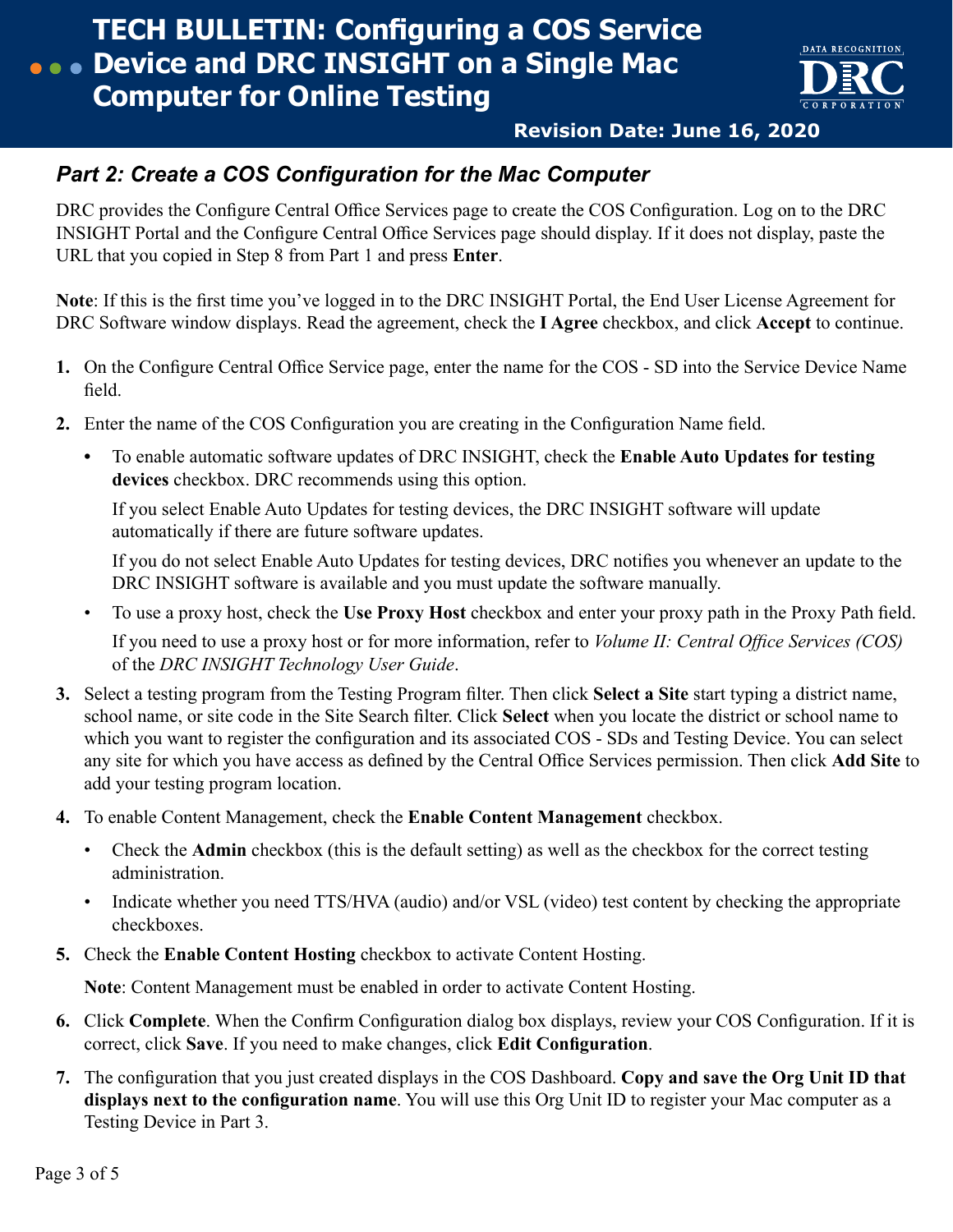# **TECH BULLETIN: Configuring a COS Service Device and DRC INSIGHT on a Single Mac Computer for Online Testing**



**Revision Date: June 16, 2020**

## *Part 3: Install DRC INSIGHT on the Mac Computer and Register the Mac Computer to the COS Configuration*

DRC provides an easy-to-use wizard to install the DRC INSIGHT software.

- **1.** To launch the wizard and start the installation, log on to the DRC INSIGHT Portal, select **MY APPLICATIONS**-**General Information**–**Downloads**, and click on the DRC INSIGHT Mac Installer (macOS) **Download** icon  $(\blacksquare)$ .
- **2.** After you have downloaded the installation program, click on the **drc** insight setup 11.x.x-xx.pkg icon to start an installation.

**Note**: The actual .pkg file name will include a version number.

- **3.** The Welcome screen displays the DRC INSIGHT Online Learning System Setup Wizard. Click **Next** to continue.
- **4.** The License Agreement window displays. To continue the installation, read the agreement and select the option **I accept the terms in the License Agreement**. (If you do not accept the agreement, the installation ends.)
- **5.** The Standard Install window displays, indicating the amount of disk space the installation will require. Click **Install**.
- **6.** The Standard Install on "Mac version" window displays. Click **Install**. After you enter your username and password and click **Install Software**, the installation begins.
- **7.** After the installation, a summary window indicates the status of the installation. Click **Close**.
- **8.** The Configuration Not Found page appears. Click **Assign Device to ORG Unit**.
- **9.** To register the device, you need to use the COS SD ORG Unit ID that you recorded or copied at the end of Part 2. When the Device Registration page appears, enter the device's ORG Unit ID (or paste it from the clipboard if you copied it), and click **Add**.
- **10.** When you have added the ORG Unit ID, click **Register**. When the Mac computer is successfully registered with COS as a Testing Device, the System Readiness Check is launched and the System Information page appears (for information about using the System Readiness Check on the Testing Device, see ["Using the System](#page-4-1) [Readiness Check" on page 5.](#page-4-1))
- **11.** When you exit the System Readiness Check, the DRC INSIGHT landing page for your state displays.